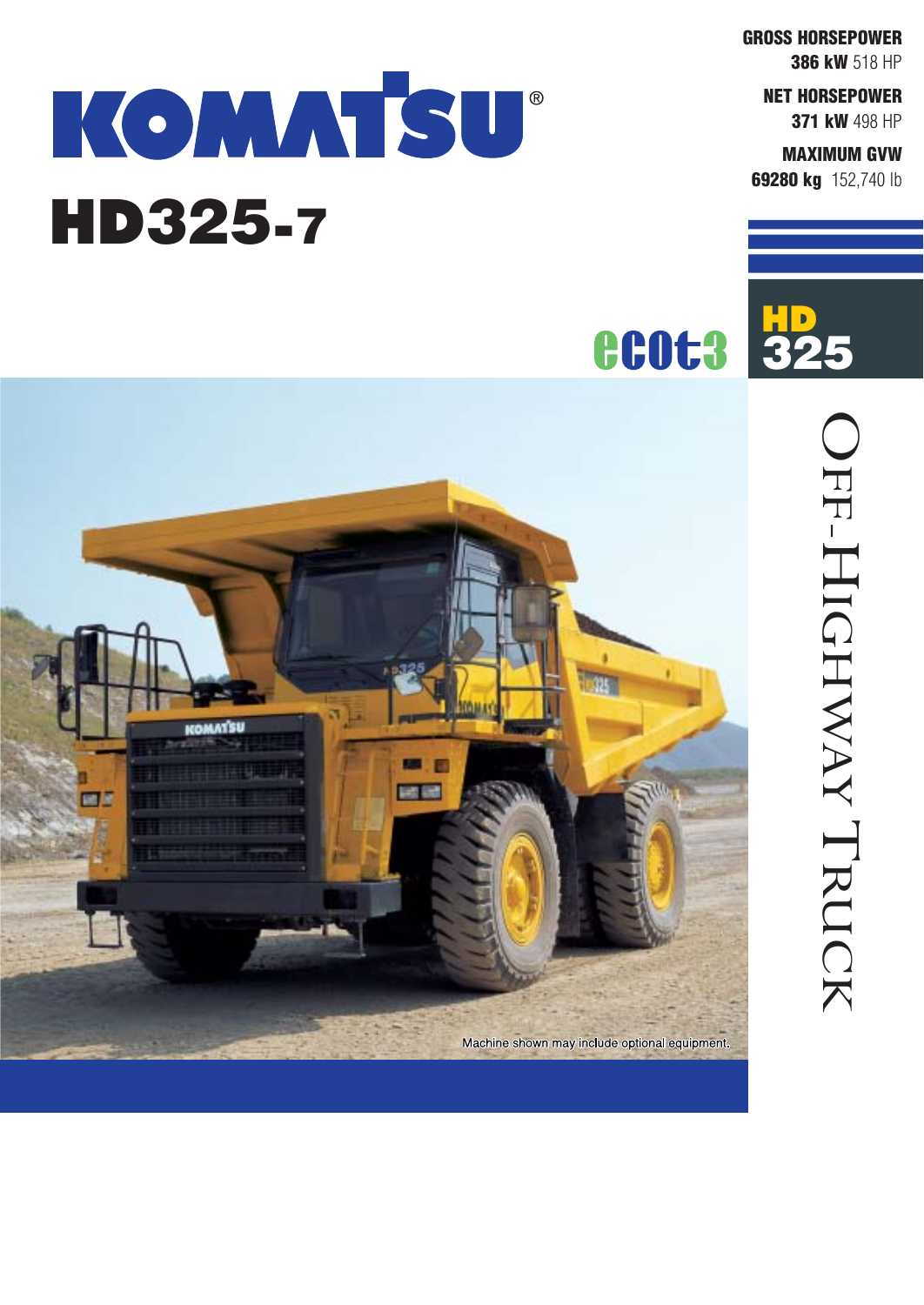## **HD325-7 O F F - H IGHWAY T R UCK**

# **WALK-AROUND**

### *Productivity Features*

- High performance Komatsu SAA6D140E-5 engine Net horsepower **371kW** 498HP
- Mode selection system (Variable horsepower control in Economy mode)
- Automatic Idling Setting System (AISS)
- 7-speed, fully automatic K-ATOMiCS transmission
- Fully hydraulic controlled wet multiple-disc brakes and retarder Retarder absorbing capacity (Continuous descent)
- **662kW** 887HP
- Long wheelbase and wide tread
- Large high strength body Heaped capacity **24m3** 31.4yd3
- Small turning radius **7.2m** 23'7"
- Automatic Retard Speed Control (ARSC)(Option)

 $\sim$ 

**KOMATSU** 

**WARDER** 

● Paylord Meter (PLM) (Option)

### *Harmony with Environment*

- Komatsu SAA6D140E-5 engine EPA Tier 3 and EU Stage 3A emissions certified
- Low operation noise
- Lead-free radiator
- Brake cooling oil recovery tank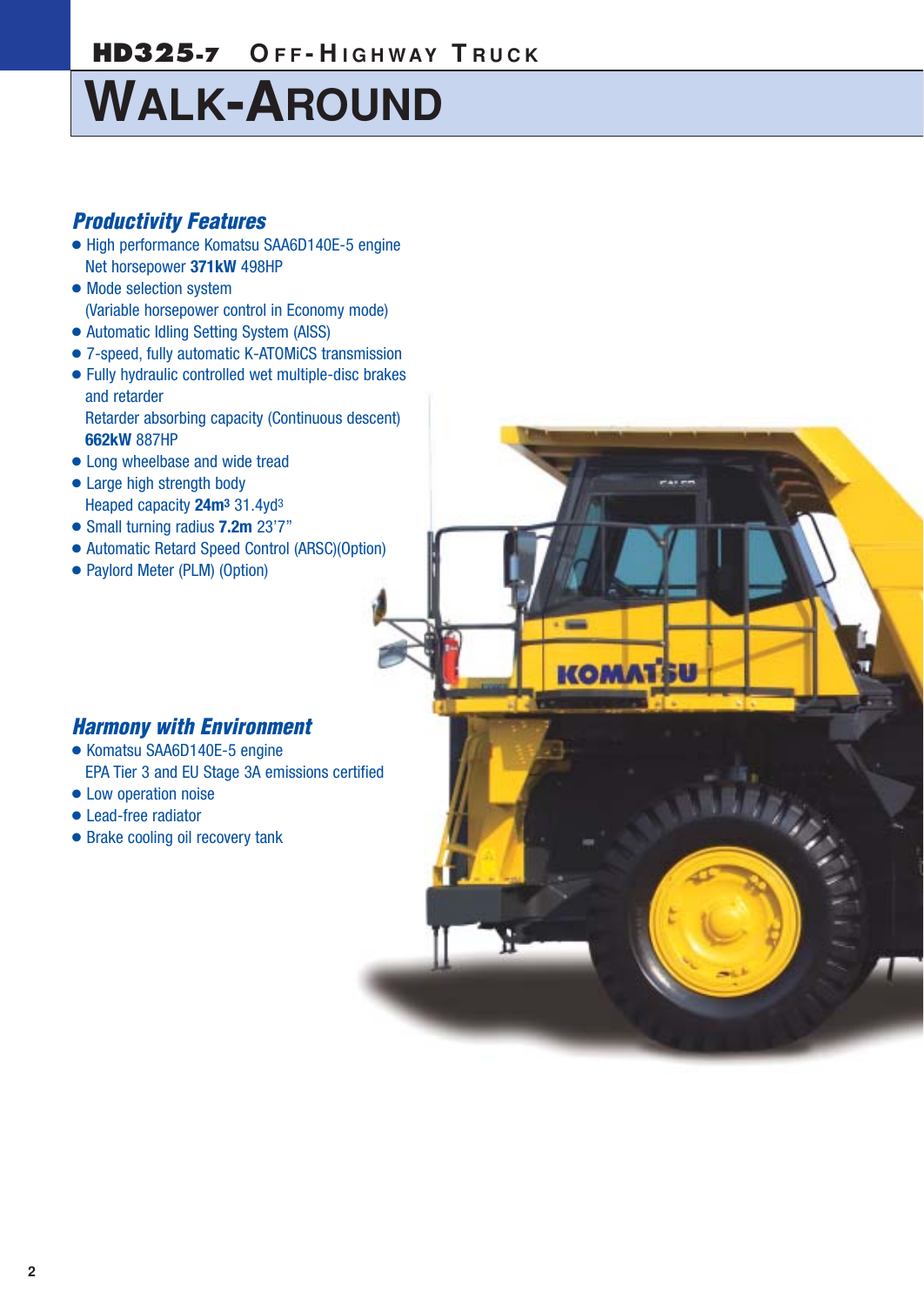**GROSS HORSEPOWER 386 kW** 518 HP @ 2000 rpm

**NET HORSEPOWER 371 kW** 498 HP @ 2000 rpm

> **MAXIMUM GVW 69280 kg** 152,740 lb

### *Operator Environment*

- Wide, spacious cab with excellent visibility
- Ergonomically designed cab
- Easy-to-see instrument panel
- Ideal driving position settings
- K-ATOMiCS with "Skip-shift" function
- Hydropneumatic suspension
- Built-in ROPS/FOPS cab
- Viscous cab mounts
- Electric body dump control
- Supplementary steering and secondary brake
- Three-mode hydropneumatic suspension (Automatic suspension) (Option)



#### *Reliability Features*

- Komatsu components
- High-rigidity frame
- Rigorous dump body design
- Reliable hydraulic system
- Sealed DT connectors
- Pedal-operated secondary brake
- Automatic Spin Regulator (ASR)(Option)

Machine shown may include optional equipment.

 $\bullet$ 

### *Easy Maintenance*

- Advanced monitoring system
- Wet multiple-disc brakes and fully hydraulic braking controlled system
- Extended oil change interval
- Centralized arrangement of filters
- Disc wheels (Flange type rims)
- Electric circuit breaker
- Centralized greasing points (Option)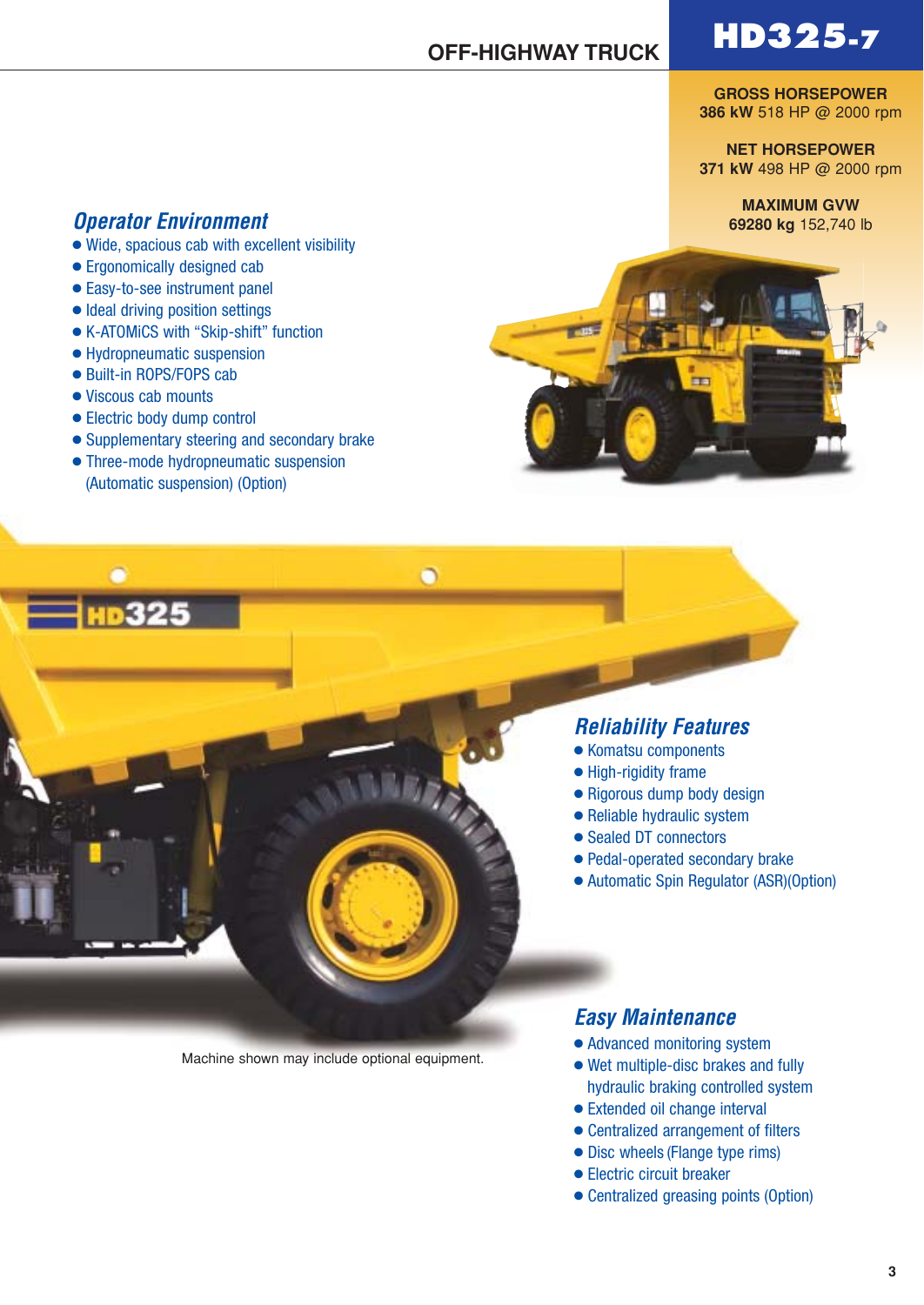# **PRODUCTIVITY FEATURES**

#### **Komatsu technology**



Komatsu develops and produces all major components, such as engines, electronics and hydraulic components, in house.

With this "Komatsu Technology," and adding customer feedback, Komatsu is achieving greate advancements in technology.

To achieve both high levels of productivity and economical performance, Komatsu has developed the main components with a total control system.

The result is a new generation of high performance and environment friendly machines.

#### **High performance Komatsu SAA6D140E-5 engine**

This engine delivers faster acceleration and higher travel speeds with high horsepower per ton. Advanced technology, such as Common Rail Injection system (CRI), air to air aftercooler, efficient turbo-charger, and heavy duty cooled EGR enables the engine to be EPA Tier 3 and EU Stage 3A emissions certified. High torque at low speed, impressive acceleration, and low fuel consumption ensure maximum productivity.

#### **Mode selection system**

The system allows selection of the appropriate mode between two modes <Power mode > or <Economy mode> according to each working condition. The mode is easily selected with a switch in the operator's cab.

#### **Power mode**

Great productivity can be attained by taking full advantage of high output power. It is appropriate for job sites where larger production uphill-hauling is required.

#### **Economy mode (Variable horsepower control)**

The engine power automatically changes depending on loaded or unloaded conditions always to use an optimum speed gear. It is appropriate for light work on flat ground.

#### **Automatic Idling Setting System (AISS)**

This system facilitates quick engine warm-up and cab cooling/warming. When setting the system ON, engine idle

speed is kept at 945 rpm when coolant temperature is **50°C** 122°F or lower. Speed automatically returns to 750 rpm when coolant temperature reaches **50°C** 122°F.



#### **7-speed, fully automatic K-ATOMiCS transmission**

The K-ATOMiCS (Komatsu Advanced Transmission with

Optimum Modulation Control System) automatically selects the optimum gear according to vehicle speed, engine speed and the shift position you've chosen. The result: the best gear for any driving situation. The Real Control of the Real Control of the Real Control of the Real Control of the Real Co



(Komatsu Advanced Transmission with Optimum Modulation Control System)

#### **Auto Retard Speed Control (ARSC)** (Option)

ARSC allows the operator to simply set the downhill travel speed and go down slopes at a constant speed. As a result, the operator can concentrate on steering. The speed can be set at increments of **1 km/h** 0.6 MPH per click (**±5 km/h** 3.1 MPH of setting speed adjustment) to match the optimum speed for the slope. Also, since the retarder cooling oil temperature is always monitored, the speed is automatically lowered.

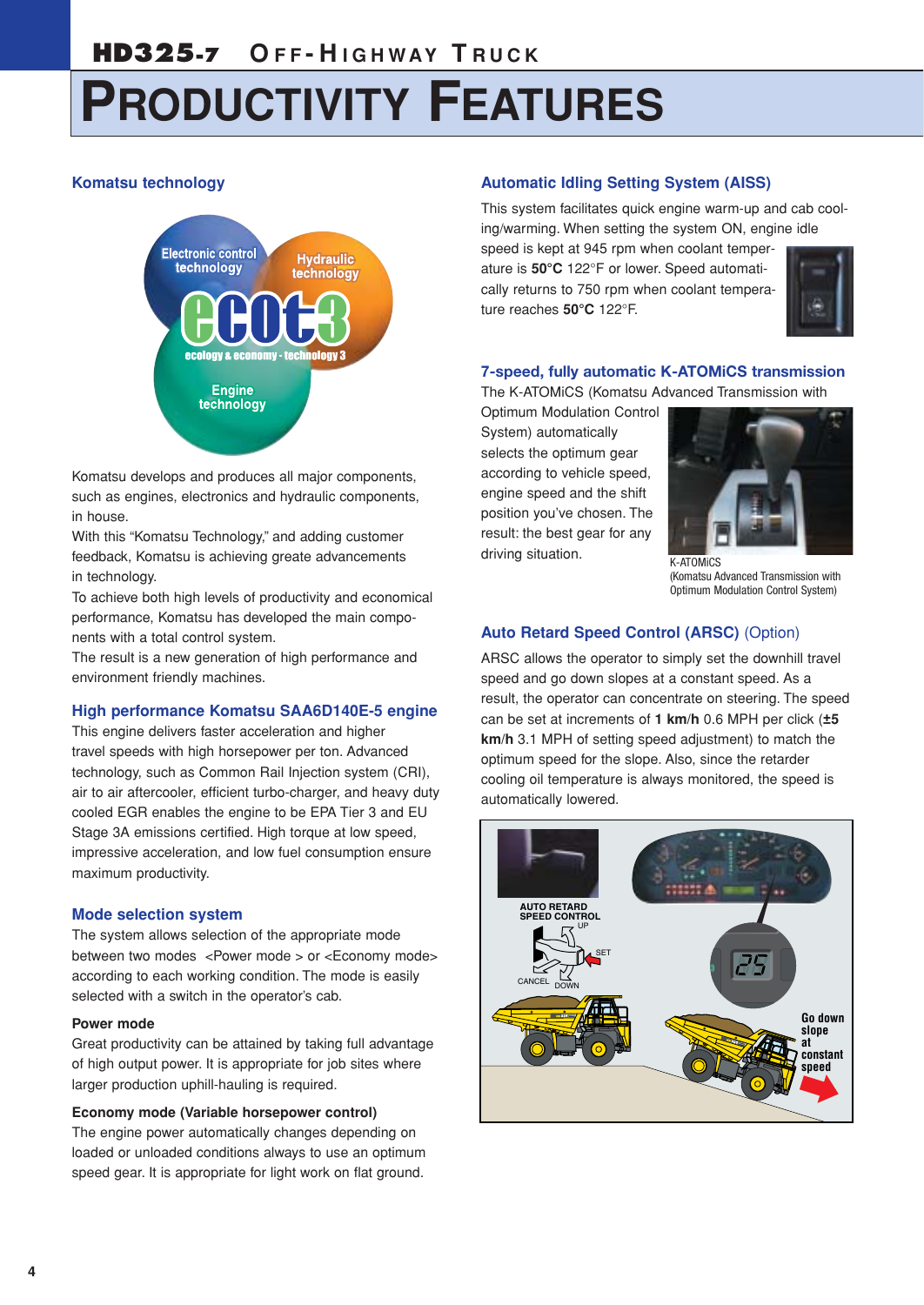#### **Hydraulically controlled wet multiple-disc brakes and retarder**

Wet multiple-disc brakes ensures highly reliable and stable brake performance. The large-capacity, continuously cooled, wet multiple-disc brakes also function as a highly responsive retarder which gives the operator greater

confidence at higher speeds when travelling downhill.

- Retarder Absorbing Capacity (continuous descent): **662 kW** 887 HP
- Brake Surface Area (rear): **50,847 cm2** 7,881 in2

#### **Long wheelbase and wide tread**

With an extra-long wheelbase, a wide tread and an exceptionally low center of gravity, the HD325-7 hauls the load at higher speed for greater productivity, and delivers superior driving comfort over rough terrain.

#### **Large body**

A wide target area makes for easy loading with minimal soil spillage and more efficient hauling. The V-shape design also increases structural strength, and provides excellent load stability.

#### **Small turning radius**

The MacPherson strut type front suspension has a special

A-frame between each wheel and the main frame. The wider space created between the front wheels and the main frame increases the turning angle of the wheels. The larger this turning angle, the smaller the turning radius of the truck.



#### **Payload Meter (PLM)** (Option)

PLM allows the production volume and the working conditions on the dump truck to be analyzed and controlled directly via a personal computer. And also the loaded weight is indicated with the outside lamp. The system can store up to 2900 working cycles.

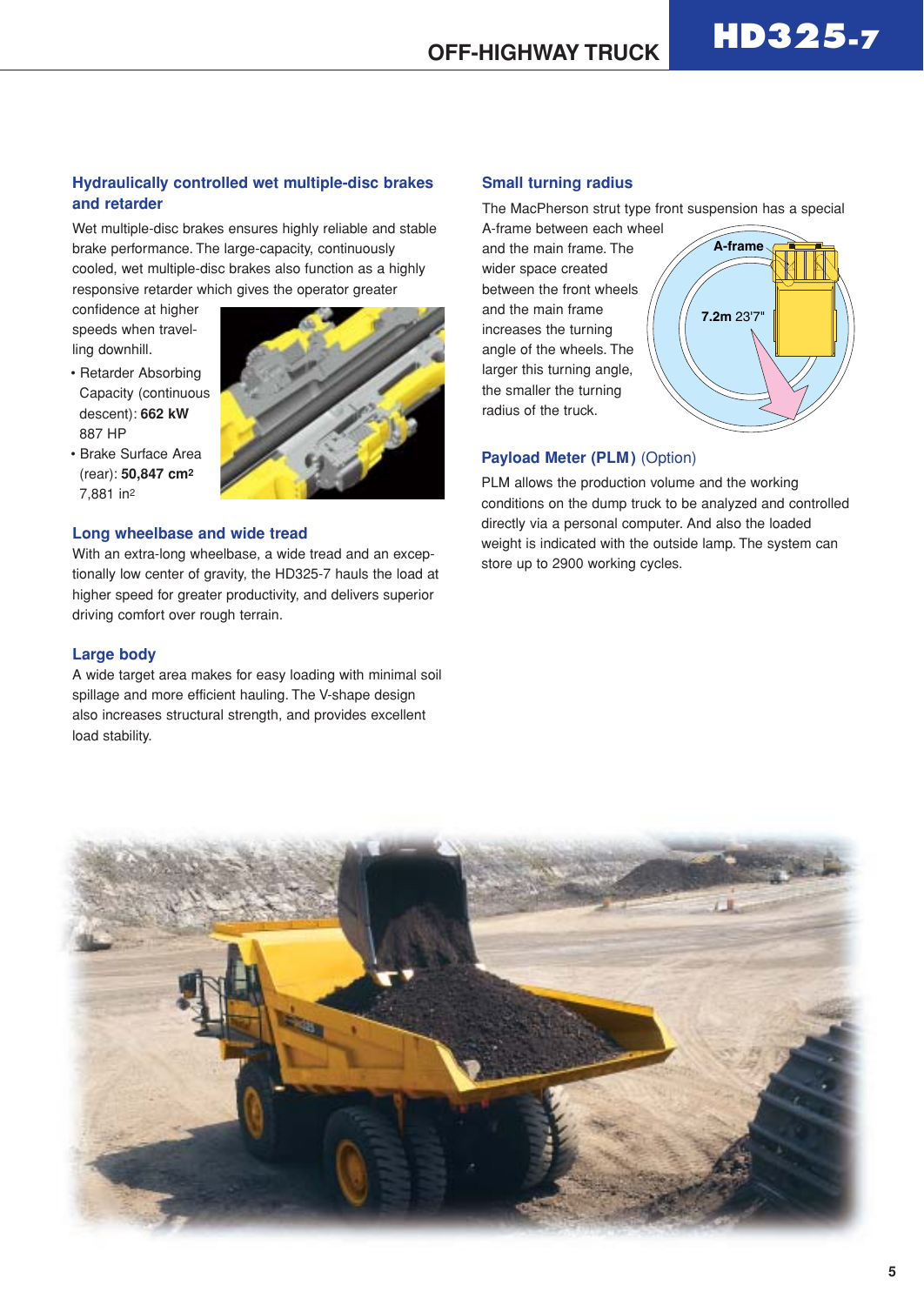## **HD325-7 O F F - H IGHWAY T R UCK**

# **OPERATOR ENVIRONMENT**

#### **Wide, spacious cab with excellent visibility**

Wide windows in the front, side and back, plus plenty of space in the richly upholstered interior, provide quiet, comfortable environment from which to see and control every aspect of operation. Front under view mirrors and side under view mirrors have been added to improve safety.

#### **Ergonomically designed cab**

The ergonomically designed operator's compartment makes it very easy and comfortable for the operator to use all the controls. The result is more confident operation and greater productivity.

#### **Easy-to-See instrument panel**

The instrument panel makes it easy to monitor critical machine functions. In addition, a caution light warns the operator of any problems that may occur. Problems are recorded in the monitor and indicated as service codes. This makes the machine user friendly and easy to service.

#### **Ideal driving position settings**

The 5-way adjustable operator seat and the tilt-telescopic steering column provide an optimum driving posture, for increased driving comfort and more control over machine operation. The suspension seat dampens vibrations transmitted from the machine and reduces operator fatigue as well as holding the operator securely to assure confident operation. **78mm** 3" width seat belt is provided as standard equipment.



#### **Hydropneumatic suspension for all terrains**

The hydropneumatic suspension assures a comfortable ride even over rough terrain and ensures maximum productivity and operator confidence.



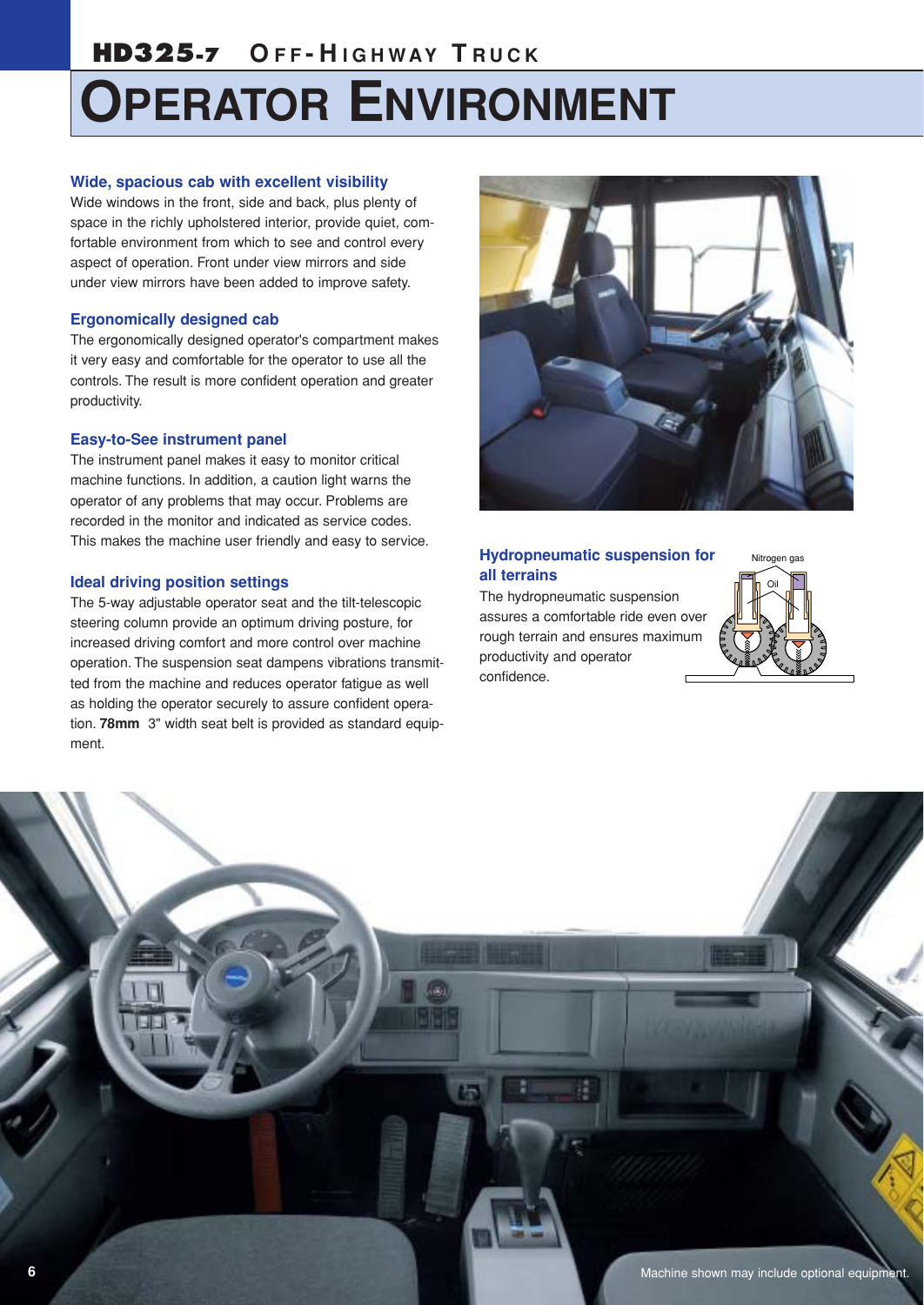#### **K-ATOMiCS with "Skip-Shift" function**

An electronically controlled valve is provided for each clutch pack in the transmission for independent clutch engagement/disengagement. It enables an ideal change in clutch modulation pressure and torque cut-off timing in response to travel conditions. This system and newly added "skip-shift" function ensure smooth shifting and responsive acceleration.

#### **"Skip-shift" function**

Optimum travel speed automatically selected in response to

angle of ascent. Reduced frequency of downshift and smoother operation are provided.



#### **Three-mode hydropneumatic suspension (Automatic suspension)** (Option)

Suspension mode is automatically switched to one of three stages (soft, medium and hard) according to load and operating conditions, for a more comfortable and stable ride.

#### **Built-in ROPS/FOPS cab**

These structures conform to ISO3471 ROPS standard, and ISO 3449 FOPS standard.



#### **Viscous cab mounts**

Viscous mounts reduce the noise transmitted to the cab and achieve a quiet 77 dB(A) noise level.



#### **Electric body dump control**

The low effort lever makes dumping easy. A positioning sensor is installed for dump body control which significantly reduces the shock made by the lowering of the dump body.



**Supplementary steering and secondary brake**

Supplementary steering and secondary brakes are standard features.

Steering: ISO 5010, SAE J1511 Brakes: ISO 3450

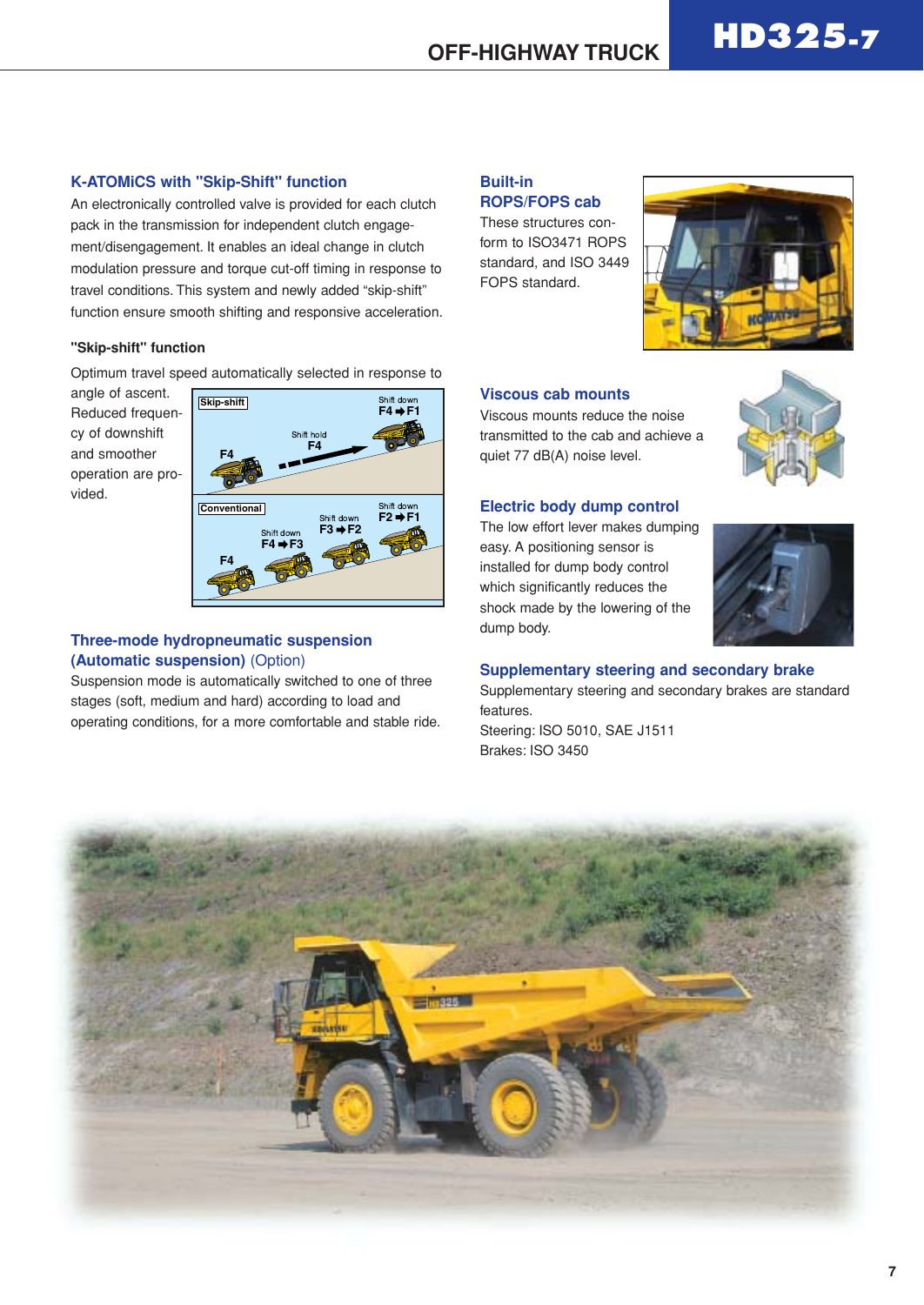# **RELIABILITY FEATURES**

#### **Komatsu components**

Komatsu manufactures the engine, torque converter, transmission, hydraulic units, and electrical parts on this dump truck. Komatsu dump trucks are manufactured with an integrated production system under strict quality control system guidelines.

#### **High-rigidity frame**

Cast-steel components are used in the main frame for highstress areas where loads and shocks are most concentrated.

> Parts colored with red show cast-steel components

#### **Rigorous dump body design**

The body is built of **130 kg/mm2** 184,900 PSI wear-resistant high-tensile steel with a Brinell hardness of 400.

The V-shape design also increases structural strength. The side and bottom plates of the dump section are reinforced with ribs for added strength.

#### **Reliable hydraulic system**

The oil cooler is installed in the radiator lower tank, improving the reliability of the hydraulic system during sudden temperature rises. Further, in addition to the main filter, a 25 micron line filter is at the entrance to the transmission control valve. This system helps to prevent secondary faults.

#### **Flat face-to-face O-ring seals**

Flat face-to-face O-ring seals are used to securely seal all hydraulic hose connections and to prevent oil leakage.



#### **Sealed DT connectors**

Main harnesses and controller connectors are equipped with sealed DT connectors providing high reliability, water resistance and dust resistance.



#### **Automatic Spin Regulator (ASR)** (Option)

ASR automatically prevents the rear tires on either side from slipping on soft ground for optimal traction.

#### **Pedal-operated secondary brake**

If there should be a failure in the foot brake, the parking

brake and front disc brakes are activated as a pedal operated secondary brake. In addition, when hydraulic pressure drops below the rated level, the parking brake is automatically actuated.



#### **Lead-free radiator**

In addition to compliance with emission regulations, a leadfree aluminum core is used for the radiator to meet with global environmental requirements.

#### **Brake cooling oil recovery tank**

To protect the environment, a tank is installed to recover brake cooling oil in the event of brake floating seal leakage.

#### **Protection functions supported by electronic control**

| <b>Item</b>                     | <b>Function</b>                                                                                                                                            |
|---------------------------------|------------------------------------------------------------------------------------------------------------------------------------------------------------|
| Downshift inhibitor             | Even if the driver downshifts accidentally, a speed appropriate to the current gear is automatically set, preventing over-runs.                            |
| Over-run inhibitor              | When descending grades, if the vehicle's speed surpasses the maximum for the current gear,<br>the rear brakes automatically operate, preventing over-runs. |
| Reverse inhibitor               | The vehicle is prevented from moving backward when operating the body.                                                                                     |
| Forward/Reverse shift inhibitor | This device makes it impossible to shift from forward to reverse when the vehicle's speed surpasses 4 km/hour.                                             |
| Anti-hunting system             | When running near a shift point, smooth automatic shifting takes place.                                                                                    |
| Neutral safety                  | The engine is prevented from starting when the shift lever is not in neutral.                                                                              |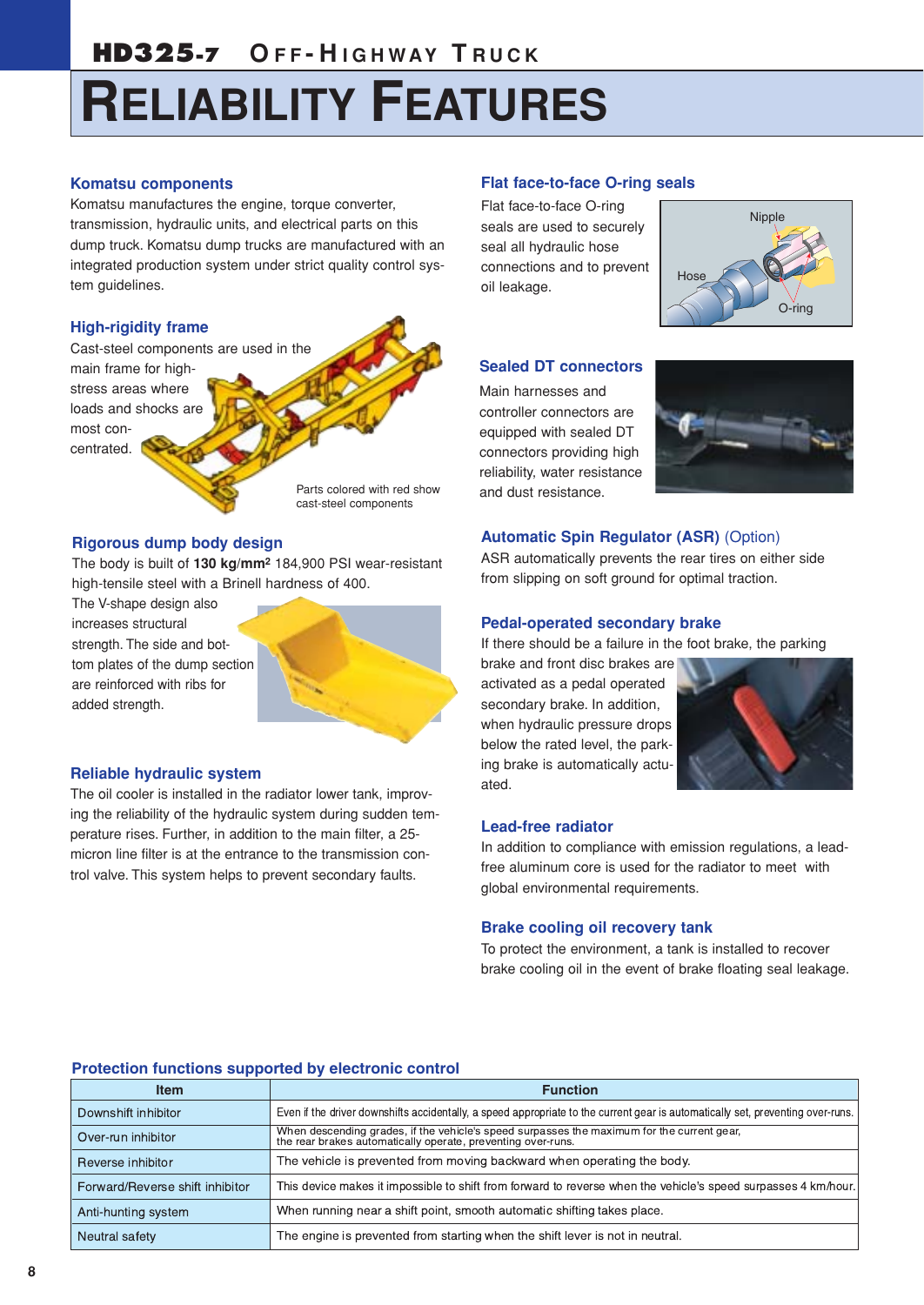# **EASY MAINTENANCE**

#### **Advanced monitoring system**

The Komatsu advanced monitoring system identifies maintenance items, reduces diagnostic times, indicates oil and filter replacement hours and displays abnormality codes. This monitor system helps to maximize machine production time.



#### **Wet multiple-disc brakes and fully hydraulic con-**

**trolled braking systems** realize lower maintenance costs and higher reliability. Wet disc brakes are fully sealed to keep contaminants out, reducing wear and maintenance. Brakes require no adjustments for wear, meaning even lower maintenance. Added reliability is designed into the braking system by the use of three independent hydraulic circuits providing hydraulic backup should one of the circuits fail. Fully hydraulic braking systems eliminate the air system so air bleeding is not required, and water condensation that can lead to contamination, corrosion and freezing is eliminated.

#### **Extended oil change intervals**

In order to minimize operating costs, oil change intervals have been extended:

- Engine oil 500 hours
- Hydraulic oil 4000 hours

#### **Centralized arrangement of filters**

The filters are centralized so that they can be serviced easily.



#### **Disc wheels (Flange type rims)**

Disc wheels (Flange type rims) provide easy removal/installation for the tires.



#### **Electric circuit breaker**

A circuit breaker is adopted in important electric circuits that should be restored in a short time when a problem occurs in the electrical system.

#### **Centralized greasing points** (Option)

Greasing points are centralized at three locations, it enables to approach from ground level.





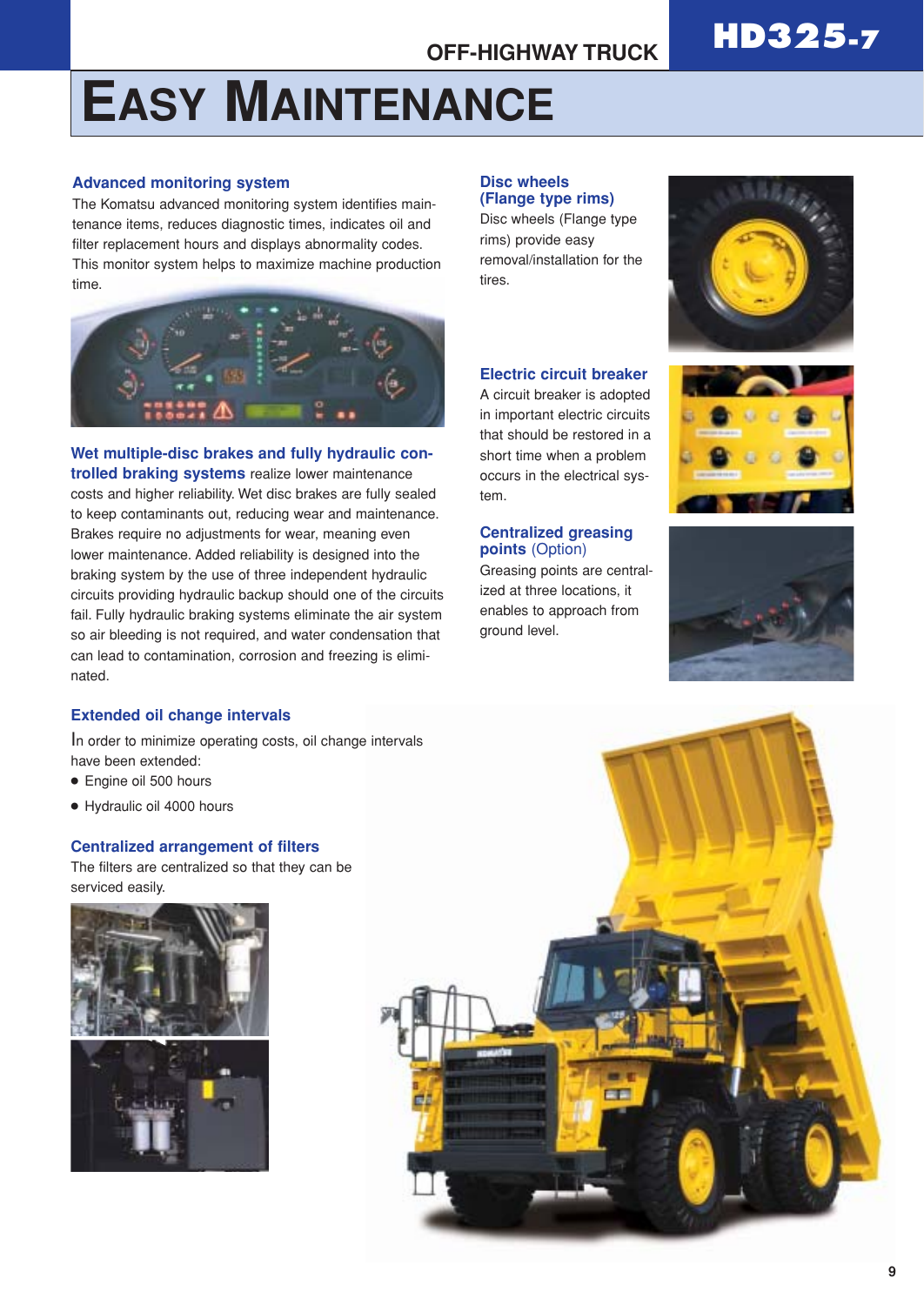## **SPECIFICATIONS**



## **ENGINE**

|                                                               | Model  Komatsu SAA6D140E-5                    |
|---------------------------------------------------------------|-----------------------------------------------|
| Aspiration Turbo-charged, air-to-air after-cooled, cooled EGR |                                               |
|                                                               |                                               |
|                                                               | Bore x stroke 140 mm x 165 mm 5.5" x 6.5"     |
|                                                               |                                               |
| Horsepower                                                    |                                               |
|                                                               | SAE J1995Gross 386 kW 518 HP                  |
|                                                               | ISO 9249 / SAE J1349 Net 371 kW 498 HP        |
|                                                               |                                               |
|                                                               |                                               |
|                                                               | Maximum torque 2167 N-m 221 kg-m 1,600 lb. ft |
|                                                               |                                               |
|                                                               |                                               |
| Lubrication system                                            |                                               |
|                                                               |                                               |
|                                                               |                                               |
|                                                               |                                               |
|                                                               | and precleaner, plus dust indicator           |

EPA Tire 3 and EU Stage 3A emissions certified.

## **TRANSMISSION**

| Torque converter 3-elements, 1-stage, 2-phase                                       |
|-------------------------------------------------------------------------------------|
| Transmission Full-automatic, planetary type                                         |
|                                                                                     |
|                                                                                     |
| Forward Torque converter drive in 1st gear,                                         |
| direct drive in 1st lockup and all higher gears                                     |
|                                                                                     |
| Shift control Electronic shift control with automatic                               |
| clutch modulation in all gear                                                       |
| Maximum travel speed $\ldots \ldots \ldots \ldots \ldots \ldots$ . 70 km/h 43.5 mph |

## **AXLES**

| Ratios: |  |
|---------|--|
|         |  |
|         |  |

#### **SUSPENSION SYSTEM**

Independent, hydropneumatic suspension cylinder with fixed throttle to dampen vibration.<br>Effective exlinder stre Effective cylinder stroke (front suspension) . . . . . . . . . . **250 mm** 9.8"

| LITECTIVE CATTLINE SILOPE (TIONIL SUSPENSION) 200 THILL 3.0 |  |
|-------------------------------------------------------------|--|
| Rear axle oscillation:                                      |  |
|                                                             |  |
|                                                             |  |

## **STEERING SYSTEM**

| with two double-acting cylinders |
|----------------------------------|
|                                  |
| (meets ISO 5010 and SAE J1511)   |
|                                  |
|                                  |



Dimensions comply with ISO 3471 ROPS (Roll-Over Protective Structure) standard, and ISO 3449 FOPS standard.

### **MAIN FRAME**

Type . . . . . . . . . . . . . . . . . . . . . . . . . . . . . . . Box-sectioned structure



#### Brakes meet ISO 3450 standard.

Service brakes:

Front . . . . . . . . . . . . . . . . . Fully hydraulic control, caliper disc type Rear . . . . . . . . . . . . . . Fully hydraulic, oil-cooled, multiple-disc type Parking brake . . . . . . . . . . . . . . . . . Spring applied, caliper disc type Retarder . . . . . . Oil-cooled, multiple-disc rear brakes act as retarder. Secondary brake . . . . . . . . . . . . . . . . . . . . . Manual pedal operation. When hydraulic pressure drops below the rated level, parking brake is automatically actuated. Brake surface Front . . . . . . . . . . . . . . . . . . . . . . . . . . . . . . . . . . **968 cm2** 150 in2 Rear . . . . . . . . . . . . . . . . . . . . . . . . . . . . . . . **50847 cm2** 7,881 in2



| Capacity:                                      |                                                          |
|------------------------------------------------|----------------------------------------------------------|
|                                                |                                                          |
| Payload, maximum 36.5 metric tons 40 U.S. tons |                                                          |
|                                                |                                                          |
|                                                | high-tensile-strength steel                              |
|                                                |                                                          |
| Material thickness:                            |                                                          |
|                                                |                                                          |
|                                                |                                                          |
|                                                |                                                          |
| Target area                                    |                                                          |
|                                                | (inside length x width). 5500 mm x 3380 mm 18'1" x 11'1" |
|                                                |                                                          |
|                                                |                                                          |
|                                                |                                                          |



### **HYDRAULIC SYSTEM**

| Relief pressure  20.6 MPa 210 kg/cm <sup>2</sup> 2.990 psi |  |  |
|------------------------------------------------------------|--|--|
|                                                            |  |  |

**WEIGHT (APPROXIMATE)**

| Gross vehicle weight with 32 metric ton                          |  |
|------------------------------------------------------------------|--|
|                                                                  |  |
| Max. gross vehicle weight 69280 kg 152,740 lb                    |  |
| Not to exceed max, gross vehicle weight, including options, fuel |  |
| and payload.                                                     |  |
| Weight distribution:                                             |  |
|                                                                  |  |
|                                                                  |  |
|                                                                  |  |
|                                                                  |  |
|                                                                  |  |

**TIRES**

Standard tire . . . . . . . . . . . . . . . . . . . . . . . . . . . . . . . 18.00-33-32PR

### **SERVICE REFILL CAPACITIES**

| Torque converter, transmission and         |  |
|--------------------------------------------|--|
|                                            |  |
|                                            |  |
| Final drives (total)  30 Itr. 7.9 U.S. Gal |  |
|                                            |  |
|                                            |  |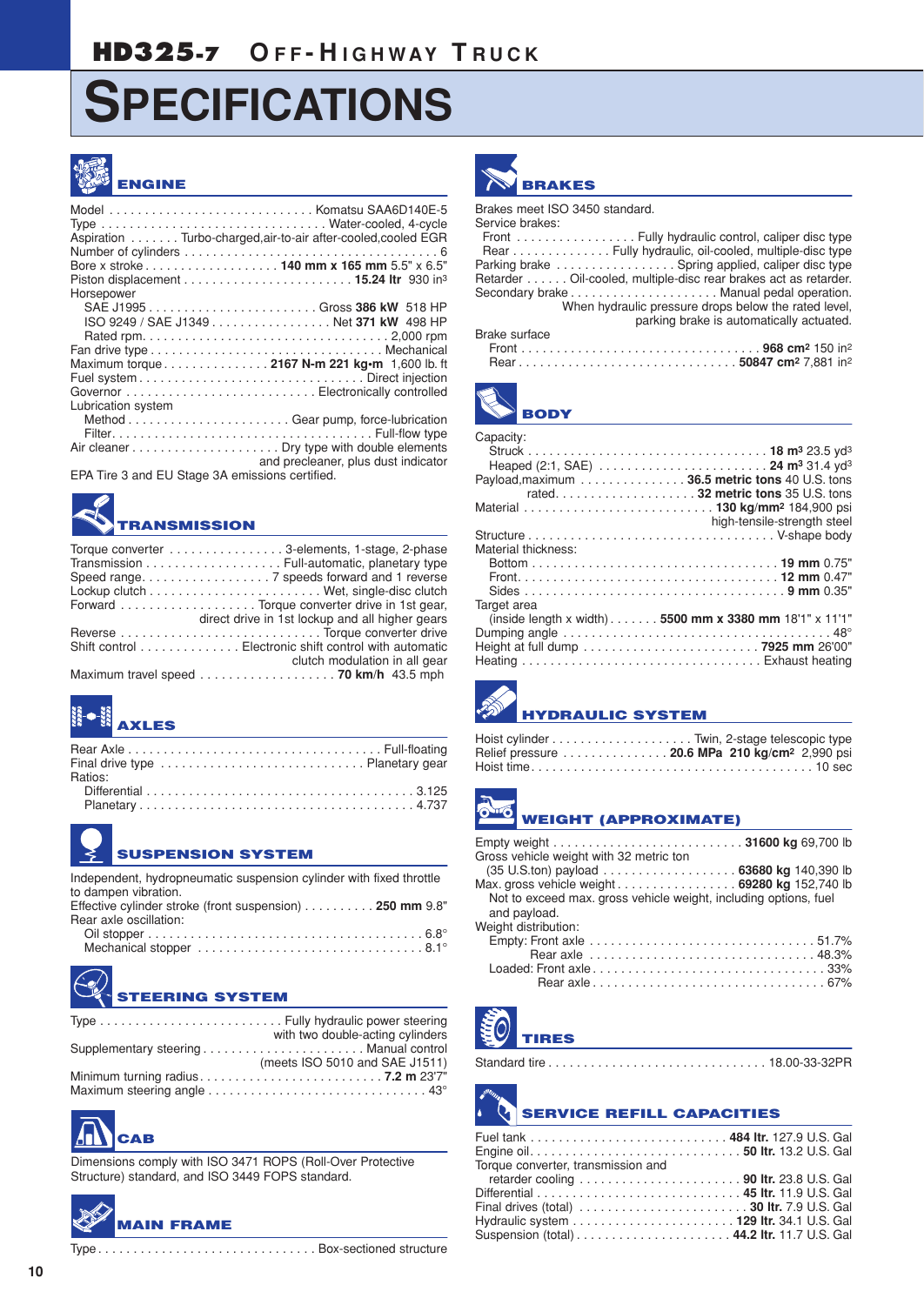



#### **TRAVEL PERFORMANCE**

To determine travel performance: Read from gross weight down to the percent of total resistance. From this weight-resistance point, read horizontally to the curve with the highest obtainable speed range, then down to maximum speed. Usable rimpull depends upon traction available and weight on drive wheels.

2'1"



#### **BRAKE PERFORMANCE**

To determine brake performance: These curves are provided to establish the maximum speed and gearshift position for safer descents on roads with a given distance. Read from gross weight down to the percent of total resistance. From this weight resistance point, read horizontally to the curve with the highest obtainable speed range, then down to maximum descent speed the brakes can safely handle without exceeding cooling capacity.

#### **Grade distance: Continuous Descent Grade distance: 450 m (1,480 ft)**